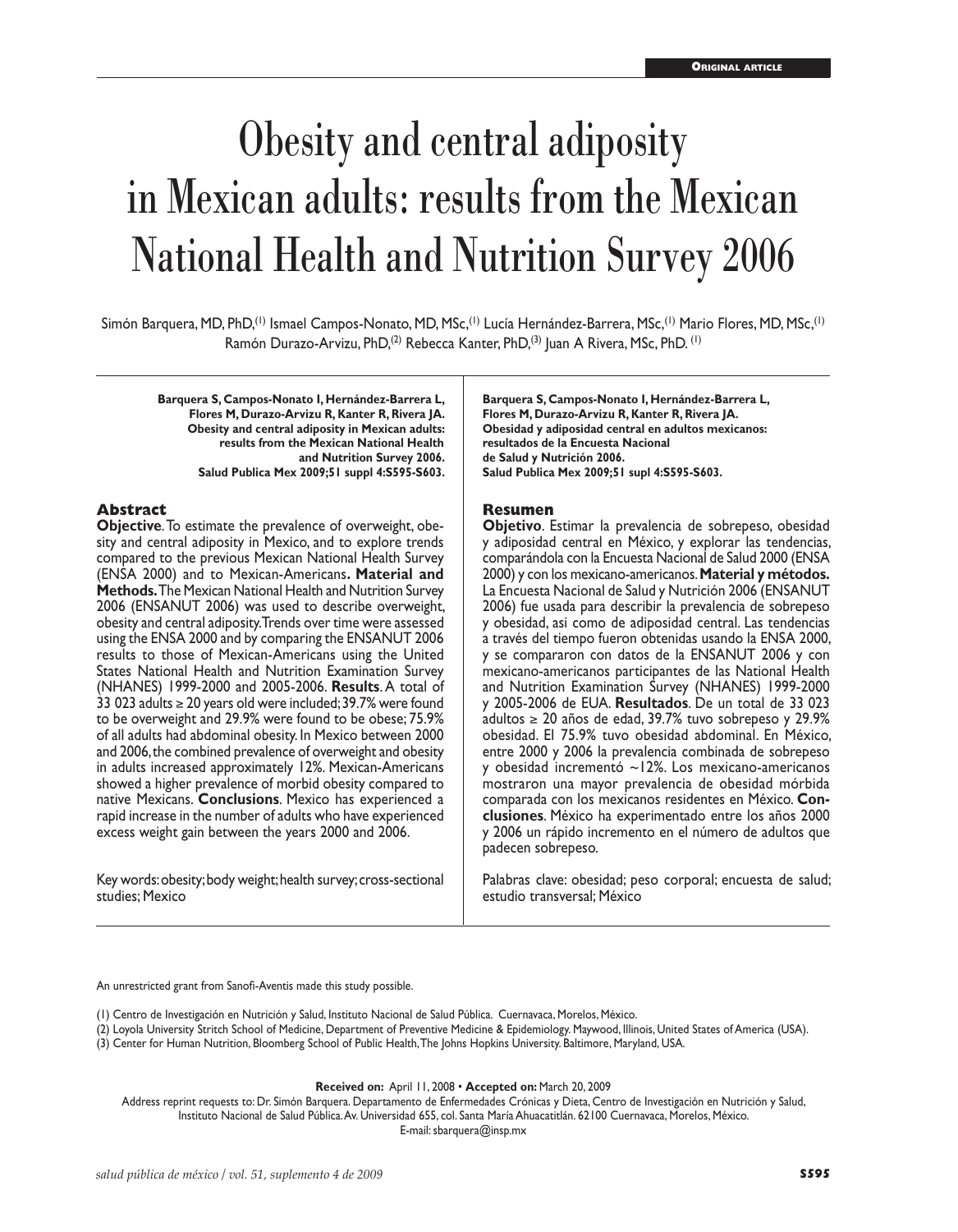**M** exico is currently facing an obesity epidemic that is associated with rapid changes in socio-economic conditions and lifectules. The amorganes of exerce conditions and lifestyles. The emergence of excess weight gain as a significant public health problem in Mexico had been previously identified among adult females surveyed by the Mexican Nutrition Surveys I  $(1988)^1$  and II  $(1999)^2$  and by the Mexican Chronic Diseases Survey (1994).<sup>3</sup> When data for the second Mexican Nutrition Survey (1999) and the third Mexican Health Survey  $(2000)^4$  were collected, a dramatic increase in the prevalences of obesity and overweight was documented.5,6 The significant prevalence of overweight and obesity that is now evident among both male and female Mexican adults has previously been found to be associated with concomitant increases in the prevalences of many non-communicable, nutrition-related chronic diseases (NRCD) throughout Mexico, such as hypertension, type 2 diabetes, and dyslipidemia.<sup>7-9</sup> At present, the main causes of adult mortality in Mexico are cardiovascular diseases (CVD) and type 2 diabetes; both are associated with overweight and obesity and indicative of the epidemiologic transition that is taking place in Mexico. Although there are diverse pathophysiological mechanisms behind the myriad associations between excess weight gain and NRCDs, it is well recognized that being overweight or obese produces low-intensity chronic inflammation, a condition that damages a number of organs and systems. Moreover, low-intensity chronic inflammation and its relationship to obesity has been documented in the Mexican population.10 Abdominal obesity, an indicator of cardio and/or metabolic disease risk, may be a more accurate predictor of NRCD risk than excess weight gain evaluated using body mass index.11-16 Previous reports have described a number of characteristics of the epidemiologic transition in Mexico, such as: a) an overall rapid increase in obesity and chronic diseases with a slow decrease of undernutrition and infectious diseases;6,9 b) a phenomenon of *polarization* across the country, in which the more developed northern region and a number of states are experiencing a different transitional stage marked by a higher burden of chronic diseases compared to the southern region, where there is still undernutrition and higher rates of infectious diseases, $12$  and c) a rapid increase in obesity, chronic disease incidence and mortality in the least developed areas of the country (for example, in the southern region diabetes mellitus mortality increased 92.3% from 1980 to 2000 compared to 24.5% in the northern region during the same period).9,17 Thus, it is suggested that the least developed areas in Mexico are rapidly catchingup to the chronic disease prevalence in the rest of the country; this could be described as a phenomenon of

*homogenization* of the epidemiologic transition. According to epidemiologic and nutrition transition theories, at some point in a country's development, the more affluent population will become healthier due to better access to information, health services and overall quality of life.18-20 To date, there has been no clear evidence of this shift occurring in Mexico. In addition, the observed prevalence of obesity in Mexican-Americans, which was higher during 2000, suggests that an increasing trend could persist in the coming years in Mexico.<sup>21</sup>

The objectives of this study were two-fold: a) to document the prevalence of overweight, obesity and abdominal obesity in Mexico by sex, age group, and sociodemographic factors (region, urban/rural area, socioeconomic status -SES- tertiles) and b) to explore the trends in obesity compared to the previous Mexican Health Survey (ENSA 2000) and to the Mexican-American population living in the United States using the National Health and Nutrition Examination Survey (NHANES) (1999-2000 and 2005-2006).

# Material and Methods

The Mexican National Health and Nutrition Survey 2006 (ENSANUT 2006) was designed to obtain information on the health and nutritional status of the Mexican population based on a nationally representative sample. The adult questionnaire included self-reported responses to questions such as household expenditures on health services, use of preventive programs, use of health services and programs, disease presence (e.g. obesity, depression, accidents, type 2 diabetes, hypertension, cardiovascular disease) and disease risk factors (e.g. tobacco and alcohol consumption). The ENSANUT 2006 collected information from both men and women of all ages.

The ENSANUT 2006 is a nationally representative cross-sectional, multi-stage, stratified cluster sampling survey conducted between October 2005 and May 2006. It was constructed with sufficient sampling power to disaggregate the study sample into urban (population  $\geq$ 2 500 inhabitants) and rural (population < 2 500 inhabitants) areas by state.

The stratification of sampling units was made considering a maximum of six strata per state. To determine the sample size, the power to detect a minimum prevalence of 8.1% was considered at the state level. A maximum relative error rate of 25% was set for the state estimators, with a 95% confidence level, and accounted for a non-response rate of 20% and a design effect of 1.7 based on the 1988 and 1999 Mexican nutrition surveys. A sample size of at least 1 476 households per state was obtained and a total of 48 600 households were considered for the survey. Survey questionnaires were administered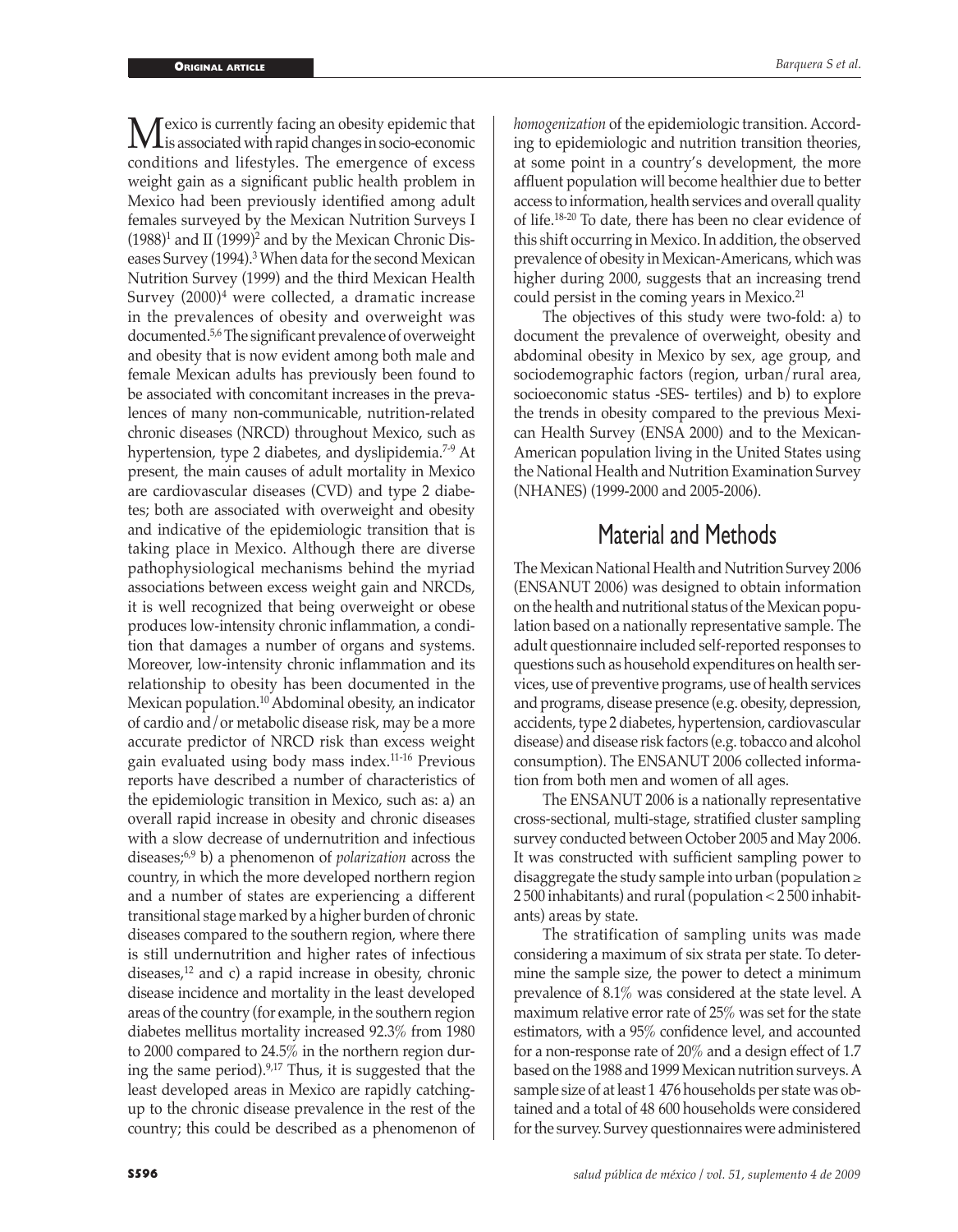by trained health personnel. A detailed description of the sampling procedures and survey methodology has been published elsewhere.<sup>22</sup>

## **Anthropometry**

Anthropometric measurements (weight, height and waist circumference) were obtained from adults 20 years and older through internationally accepted procedures (*n=* 33 784). Field personnel were trained and standardized using conventional and internationally accepted protocols. Weight was measured to the nearest 10g using an electronic scale (Tanita, Model 1583, Tokyo, Japan), and height to the nearest millimeter using a stadiometer with precision of 1 mm (Dynatop E1, Mexico City, Mexico). Body mass index (BMI kg/m²) was calculated and the nutritional status of survey participants was determined based on their BMI and WHO cutoff points: normal BMI 18.5 – 24.9 kg/m2 ; overweight BMI 25-29.9  $\text{kg/m}^2$ ; obesity  $\geq 30 \text{ kg/m}^2$  (in addition, obesity was divided by type I (30-34.9), type II (35-39.9) and type III or morbid obesity  $(>39.9 \text{ kg/m}^2)$ .<sup>23</sup> Abdominal obesity was classified by a waist circumference  $\geq 90$  cm in males and  $\geq 80$  cm in females, according to the International Diabetes Federation (IDF) criteria.24 Subjects with low weight (BMI < 18.5kg/m2) (*n*= 428, or 1.27% of the sample) and pregnant women (*n*= 416, or 1.23% of the sample) were excluded from this study. Those with aberrant or incomplete data (*n*= 345, or 1.02% of the sample) were also excluded from this study.

## **Regionalization of the country**

The ENSANUT 2006 is representative of the four regions in Mexico: north, central, Mexico City and south. These four regions, with common geographic and socioeconomic characteristics, are made up of the following states: a) north: Baja California, Southern Baja California, Coahuila, Durango, Nuevo Leon, Sonora, Sinaloa, Tamaulipas and Zacatecas, b) central: Aguascalientes, Colima, Guanajuato, Hidalgo, Jalisco, Mexico, Michoacan, Nayarit, Querétaro, San Luis Potosí and Tlaxcala, (3) Mexico City and (4) south: Campeche, Chiapas, Guerrero, Morelos, Oaxaca, Puebla, Quintana Roo, Tabasco, Veracruz and Yucatan. This regionalization scheme has been used in previous epidemiologic studies to make within-country comparisons.<sup>12, 17</sup>

## **Configuration of socioeconomic status index**

Collected socioeconomic information on household conditions (flooring material, roof material, wall material, number of persons residing in the household), basic household infrastructure (water source and disposal) and number of household domestic appliances (radio, television, and refrigerator) was used to construct a SES index. Principal component analysis (PCA) was used to construct this SES index based on a methodology previously reported in the first National Nutrition Survey (1998).<sup>25-27</sup> From this analysis, the primary principal component explained 42% of the variability among households with respect to the variables indicative of SES that were included in the PCA. The factors had large loadings for the variables related to household infrastructure, such as sewer system and indoor plumbing. The principal component for SES was then used to divide households into natural SES tertiles (low, medium, high).

## **Statistical analysis**

Sociodemographic and health characteristics (sex, age group, region, area, SES tertile, and education level) were described for the complete sample and across BMI categories. The mean BMI  $(kg/m<sup>2</sup>)$  and waist circumference were estimated for the total population and by sex, age group, region, rural/urban area, SES tertile and education level. The prevalence of abdominal obesity was estimated by state and ranked by order of magnitude; these estimates and rankings were further stratified by rural and urban area (with the exception of the entire Mexico City area, which is only urban). We compared the prevalence of obesity estimated from the ENSANUT 2006 with that estimated from the 2000 Mexican Health Survey (ENSA), and compared these two estimated prevalences of obesity with that of Mexicans living in United States, stratified by foreign and United States born Mexicans (Mexican-Americans), using NHANES 1999-2000 and 2005-2006.28 All calculations were adjusted for the complex survey design using the SVY module in STATA version 9 (College Station, TX, USA). $*$  A *p*-value < 0.05 was used to assess statistical significance.

## **Ethical considerations**

All participants signed an informed consent prior to the survey interview. The ENSANUT 2006 and the written consent form were approved by the Ethics Committee of the National Institute of Public Health (INSP).

<sup>\*</sup> Stata Corp. Stata reference manual. Release 7, vol. 1-4. College Station, (TX): Stata Press, 2001.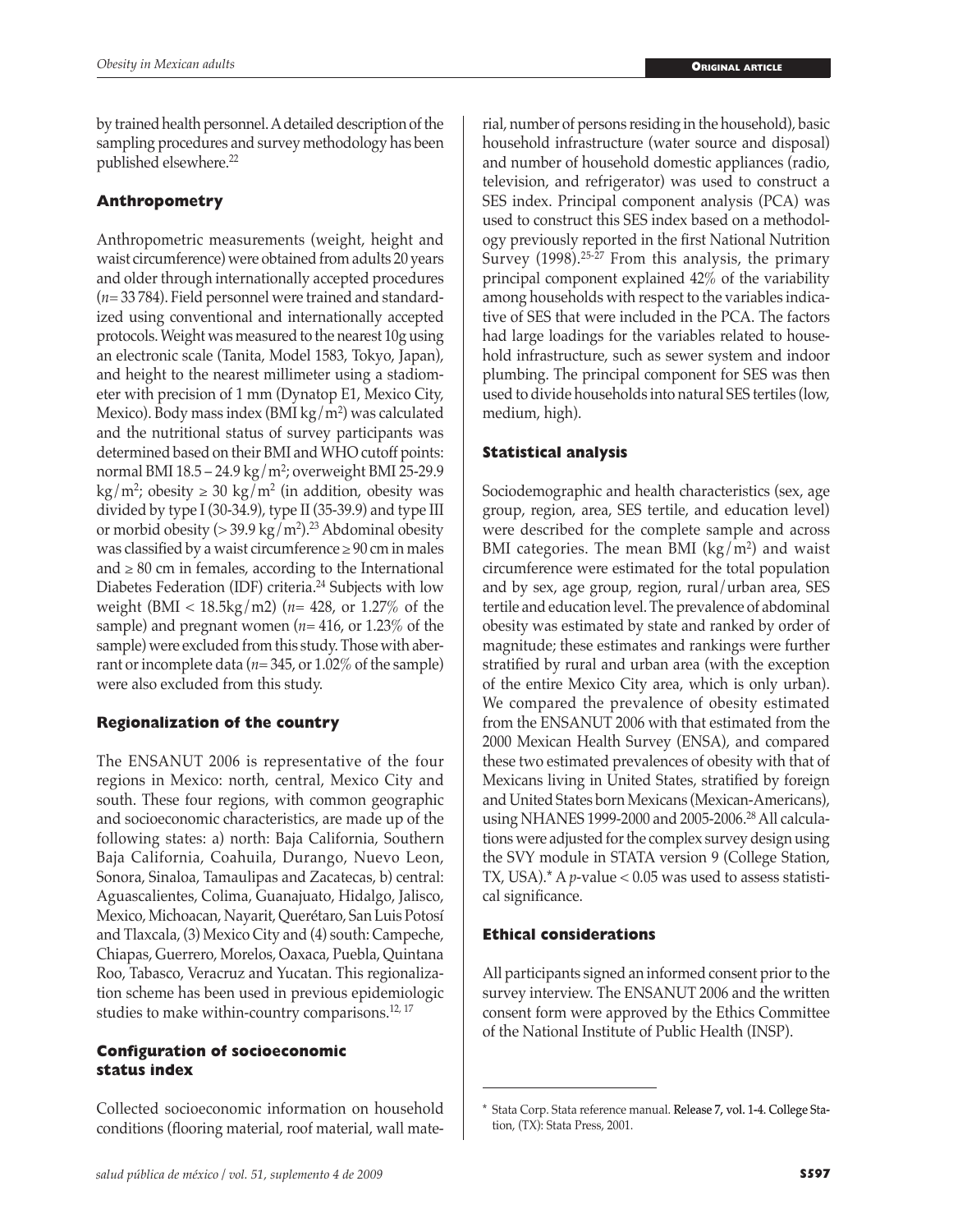# **Results**

After excluding underweight individuals, pregnant women, and participants with aberrant or incomplete data, the final study sample consisted of 32 595 male and female adults  $\geq$  20 years of age (58.2% females). The descriptive characteristics of the analytic sample are presented in Table I. From this sample, 39.7% of the adults were classified as overweight and 29.9% were classified as obese. Based on the sex-specific waist circumference criteria to define abdominal obesity, 75.9% of the adults were found to have abdominal obesity; 84.2% of females and 63.4% of males (data not shown).

The prevalence of obesity was higher in women (36.9%) than in men (23.5%), however overweight plus obesity was only 6.3% higher in women (Table I). Among both sexes, by age group, the 50-59 years age group had the highest prevalence of obesity (38.5%), followed by the 40-49 years group (37.1%) (Table I). Adults aged 20-29 years had the greatest percentage of normal BMI (44.2%)

|                                | Total          |                  |      | Body Mass Index <sup>‡</sup> |                      |                       |  |
|--------------------------------|----------------|------------------|------|------------------------------|----------------------|-----------------------|--|
|                                |                |                  |      | Normal                       | Overweight           | Obese                 |  |
|                                | Sample<br>size | Weighted<br>Size | %    | 29.2%                        | 39.7%<br>$(n=13050)$ | 29.9%<br>$(n=10 279)$ |  |
|                                |                |                  |      | $(n=9 266)$                  |                      |                       |  |
| Sex                            |                |                  |      |                              |                      |                       |  |
| Females                        | 19798          | 25 670 831       | 58.2 | 27.3#                        | 36.9#                | 36.9#                 |  |
| Males                          | 13 2 25        | 18 054 492       | 41.8 | 31.8                         | 43.2                 | 23.5                  |  |
| Age (years)                    |                |                  |      |                              |                      |                       |  |
| $20 - 29a$                     | 7075           | 10 685 730       | 24.0 | 44.2b,c,d,e                  | $34.1^{b,c,d,e}$     | $18.9^{b,c,d,e}$      |  |
| 30-39 <sup>b</sup>             | 9052           | 10 636 559       | 24.2 | 26.4a, c, d, e               | 42.1 <sup>a</sup>    | 30.8a,c,d,e           |  |
| $40-49c$                       | 6788           | 88 35 119        | 20.4 | $20.5^{a,b,e}$               | 41.8 <sup>a</sup>    | 37.1a,b,e             |  |
| 50-59 <sup>d</sup>             | 4 187          | 5 960 510        | 13.8 | $19.8^{a,e}$                 | 41.0 <sup>a</sup>    | 38.5a,e               |  |
| $\geq 60^{\circ}$              | 5917           | 7 600 068        | 17.5 | 29.9a,b,d                    | 39.8 <sup>a</sup>    | $28.4^{a,d}$          |  |
| Region                         |                |                  |      |                              |                      |                       |  |
| North <sup>a</sup>             | 7835           | 8 5 5 4 4 4 0    | 19.6 | $26.5^{b,d}$                 | $37.1^{b,c,d}$       | 34.7b,c,d             |  |
| Central <sup>b</sup>           | 1,651          | 16 910 880       | 38.7 | 28.7a,d                      | 40.4 <sup>a</sup>    | 29.5a,d               |  |
| Mexico City <sup>c</sup>       | 925            | 4 23   073       | 9.7  | 27.4 <sup>d</sup>            | 41.2 <sup>a</sup>    | 30.2 <sup>a</sup>     |  |
| South <sup>d</sup>             | 11612          | 14 028 930       | 32.0 | 31.9a,c                      | 39.6 <sup>a</sup>    | $27.3^{a,b}$          |  |
| Location                       |                |                  |      |                              |                      |                       |  |
| Rural                          | 9 5 3 0        | 9 966 815        | 22.8 | 34.1#                        | 39.3                 | $24.8^{#}$            |  |
| Urban                          | 23 493         | 33 758 508       | 77.2 | 27.7                         | 39.6                 | 31.3                  |  |
| Socioeconomic status           |                |                  |      |                              |                      |                       |  |
| Tertile                        |                |                  |      |                              |                      |                       |  |
| Low                            | 12 740         | 14 128 439       | 32.3 | $34.2^{b,c}$                 | 39.3                 | $24.6^{b,c}$          |  |
| Medium                         | 11431          | 14 797 070       | 34.0 | 26.1 <sup>a</sup>            | 39.9                 | 32.4a                 |  |
| High                           | 8713           | 14 588 221       | 33.7 | 27.4 <sup>a</sup>            | 39.4                 | 32.1 <sup>a</sup>     |  |
| Education                      |                |                  |      |                              |                      |                       |  |
| Less than elementary           | 3 6 9 1        | 4 640 340        | 10.7 | $32.5^{b}$                   | 38.8                 | 26.6 <sup>b</sup>     |  |
| Elementary-secondary           | 16 176         | 20 381 975       | 46.8 | $25.7^{a,c}$                 | 39.7                 | 33.5a, c              |  |
| More than high school          | 13 0 27        | 18 483 681       | 42.5 | 32.2 <sup>b</sup>            | 39.6                 | 26.7 <sup>b</sup>     |  |
| Abdominal obesity <sup>§</sup> | 24 860         | 31 376 968       | 75.9 | 14.9                         | 45.2                 | 39.7                  |  |

**Table I Characteristics of adults** ≥ **20 years old from the ENSANUT 2006\***

\* Data adjusted for the complex survey design

‡ World Health Organization cutoff points. BMI normaI = 18.5-24.9 kg/m<sup>2</sup>, overweight 25.0-29.9 kg/m<sup>2</sup>, obesity ≥ 30 kg/m<sup>2</sup>

*§* Abdominal obesity by International Diabetes Federation criteria (≥ 80 cm females, ≥ 90 cm males)

*#* Differences were statistically significant between rural and urban locations

a,b,c,d,e: differences were statistically significant between categories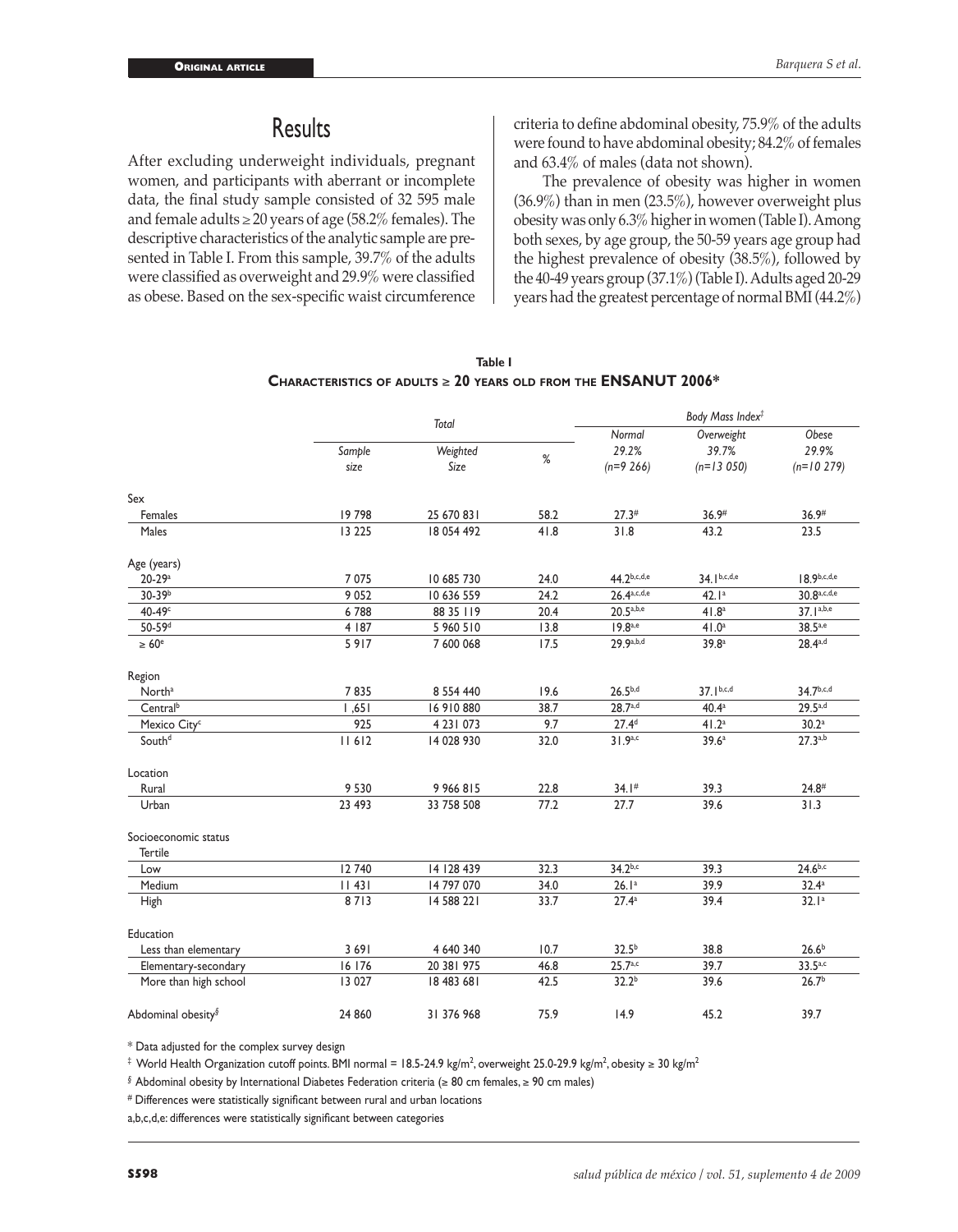(Table I). When stratified by region, the north had the highest prevalence of obesity (34.7%) while the south had the lowest prevalence (27.3%) (Table I). The highest SES tertile had a 7.5% higher prevalence of obesity (32.1%) than the lowest SES tertile (24.6%) (Table I).

Table II shows mean BMI by age group and sociodemographic factors (region, rural/urban area, SES tertile, education level); all age groups had a mean BMI that was in the overweight or obese range. The northern region had the highest mean BMI, which was statistically significantly different from the other three regions

in Mexico, that also had mean BMIs in the overweight range; mean BMI in urban areas was higher than that of rural areas (*p* < 0.05) (Table II). The lowest SES tertile had the lowest mean BMI when compared to the other two tertiles ( $p < 0.05$ ) and there was a statistically significant difference between mean BMI of those with an education level of elementary school or less and those who had achieved an education level between elementary and secondary school (Table II). Furthermore, among all age groups, regions, rural/urban areas, and SES tertiles significant differences in mean BMI between women

| Table II                                                                          |
|-----------------------------------------------------------------------------------|
| MEAN BODY MASS INDEX BY AGE AND SOCIODEMOGRAPHIC FACTORS IN MEXICO, ENSANUT 2006* |

|                                    | BMI (kg/m <sup>2</sup> )      |      |                        |     |                      |      |  |
|------------------------------------|-------------------------------|------|------------------------|-----|----------------------|------|--|
|                                    | <b>TOTAL</b><br>$(n= 33 023)$ |      | Females<br>$(n=19798)$ |     | Males<br>$(n=13225)$ |      |  |
|                                    |                               |      |                        |     |                      |      |  |
|                                    | Mean                          | SD   | Mean                   | SD  | Mean                 | SD   |  |
| Mean BMI                           | 27.9                          | 5.2  | 28.4                   | 5.5 | 27.1                 | 4.6  |  |
| Anthropometry                      |                               |      |                        |     |                      |      |  |
| Height (cm)                        | 157.8                         | 9.6  | 152.4                  | 7.0 | 165.4                | 7.8  |  |
| Weight (kg)                        | 69.5                          | 14.7 | 66.0                   | 4.1 | 74.4                 | 14.4 |  |
| Age group (years)                  |                               |      |                        |     |                      |      |  |
| $20 - 29a$                         | $26.0^{b,c,d,e}$              | 4.9  | 26.3                   | 5.2 | 25.8                 | 4.5  |  |
| 30-39b                             | 28.2a,c,d,e                   | 5.0  | 28.6                   | 5.3 | 27.6                 | 4.5  |  |
| 40-49c                             | $29.0^{a,e}$                  | 5.2  | 29.7                   | 5.5 | 28.0                 | 4.4  |  |
| 50-59 <sup>d</sup>                 | 29.1a,b,e                     | 5.0  | 29.9                   | 5.3 | 28.1                 | 4.5  |  |
| $\geq 60^e$                        | 27.6a,b,c,d                   | 5.2  | 28.3                   | 5.7 | 26.7                 | 4.4  |  |
| Region                             |                               |      |                        |     |                      |      |  |
| North <sup>a</sup>                 | $28.5^{b,c,d}$                | 5.7  | 29.4                   | 6.2 | 27.4                 | 4.8  |  |
| Central <sup>b</sup>               | $27.8^{a,d}$                  | 5.1  | 28.3                   | 5.3 | 27.1                 | 4.5  |  |
| Mexico City <sup>c</sup>           | $28.0^{a,d}$                  | 5.0  | 28.5                   | 5.4 | 27.6                 | 4.3  |  |
| South <sup>d</sup>                 | $27.5^{a,c}$                  | 5.0  | 27.9                   | 5.3 | 26.9                 | 4.5  |  |
| Area                               |                               |      |                        |     |                      |      |  |
| Rural <sup>a</sup>                 | 27.1 <sup>b</sup>             | 5.0  | 27.7                   | 5.3 | 26.3                 | 4.3  |  |
| Urban <sup>b</sup>                 | 28.1 <sup>a</sup>             | 5.2  | 28.6                   | 5.6 | 27.4                 | 4.6  |  |
| Socioeconomic status tertile       |                               |      |                        |     |                      |      |  |
| Low <sup>a</sup>                   | $27.1^{b,c}$                  | 5.0  | 27.7                   | 5.3 | 26.3                 | 4.4  |  |
| Medium <sup>b</sup>                | 28.3a                         | 5.3  | 28.9                   | 5.6 | 27.4                 | 4.6  |  |
| High <sup>c</sup>                  | 28.2a                         | 5.2  | 28.6                   | 5.6 | 27.6                 | 4.5  |  |
| <b>Education level</b>             |                               |      |                        |     |                      |      |  |
| Less than elementary               | 27.3 <sup>b</sup>             | 5.2  | 27.9                   | 5.4 | 26.0                 | 4.5  |  |
| Elementary-secondary <sup>b</sup>  | $28.4^a$                      | 5.3  | 29.1                   | 5.3 | 27.2                 | 4.5  |  |
| More than high school <sup>c</sup> | 27.5                          | 5.2  | $27.8^{\ddagger}$      | 5.5 | 27.2                 | 4.6  |  |

\* Data adjusted for the survey's complex design.

 $^\ddag$  Differences were statistically significant between females and males except where marked by this symbol

a,b,c,d,e. Differences were statistically significant between categories

BMI: body mass index

SD= Standard deviation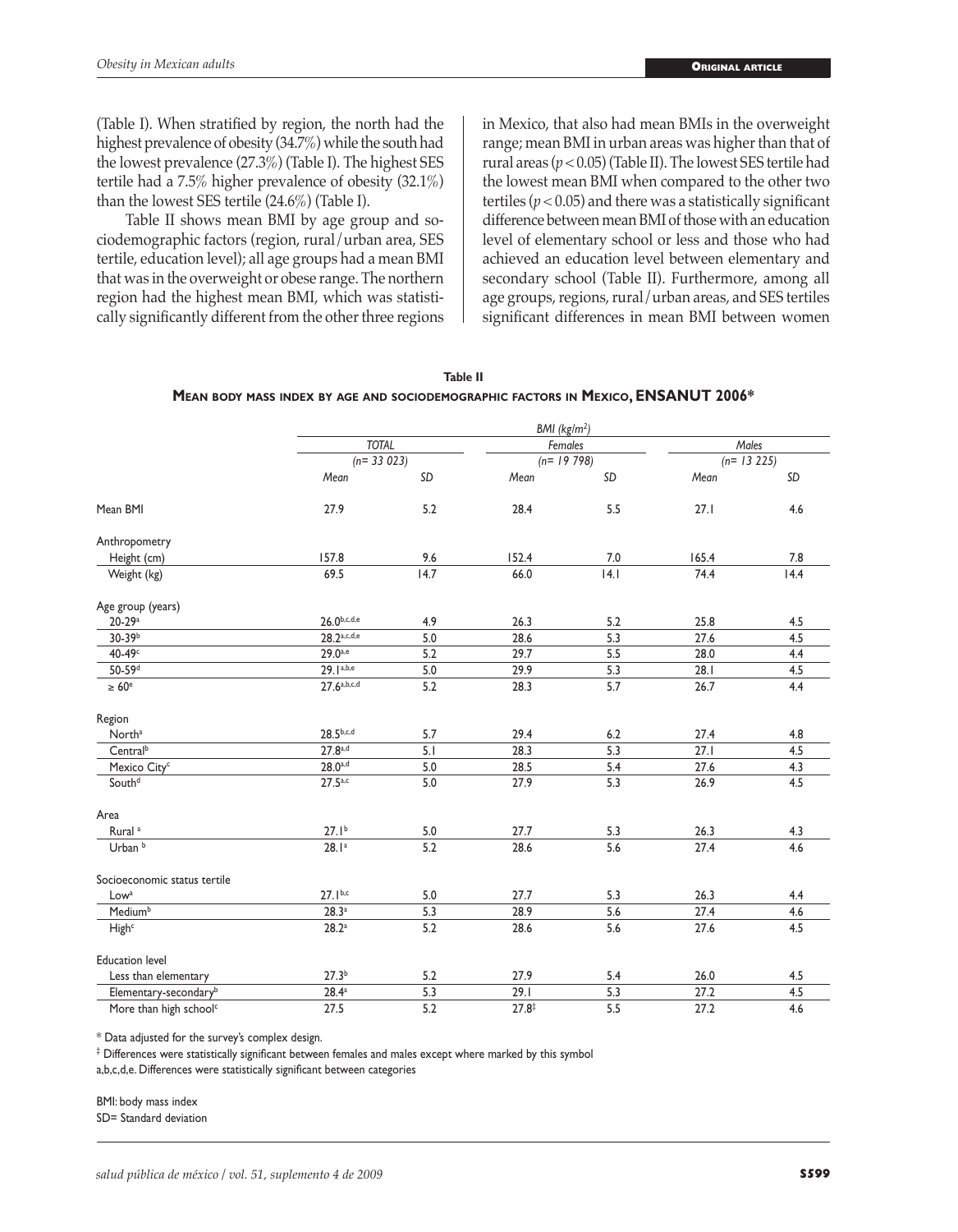and men were observed, such that among each of those sociodemographic categories women had a higher mean BMI than men (Table II). When the Mexican population is characterized by mean waist circumference (WC) (Table III) the trends in mean WC by age group, region and rural/urban area are similar to those seen in Table II, where the population is examined by mean BMI. Thus, irrespective of one's age group or the regional or rural/urban area in which they live, on average both men and women in Mexico have abdominal obesity, as determined by the IDF criteria (Table III). Table III also indicates that women may have a greater amount of fat as abdominal fat than men, as the mean WC for women is much higher than the sex-specific cutoff point for abdominal obesity  $(≥ 80 cm)$  as compared to men. There

also appears to be a differential trend by education level between men and women, such that the highest education level (more than high school) was associated with the highest WC in men and the lowest WC in women (Table III).

When prevalence of abdominal obesity is analyzed by state, the lowest prevalence of abdominal obesity was observed in the southern state of Oaxaca (61.4%) and the highest prevalence of abdominal obesity was observed in the northern state of Tamaulipas (82.9%); that is, prevalence of abdominal obesity in Tamaulipas was 35% higher than in Oaxaca (Figure 1).

When the mean BMI estimated from this study sample was compared with that from the 2000 Mexican Health Survey (ENSA), the prevalence of excess

| Table III                                                                                   |
|---------------------------------------------------------------------------------------------|
| MEAN WAIST CIRCUMFERENCE* BY AGE GROUP AND SOCIODEMOGRAPHIC FACTORS IN MEXICO, ENSANUT 2006 |

|                                    | Waist circumference     |      |                        |        |                      |      |  |
|------------------------------------|-------------------------|------|------------------------|--------|----------------------|------|--|
|                                    | Total<br>$(n=32 \ 174)$ |      | Females<br>$(n=19501)$ |        | Males<br>$(n=12673)$ |      |  |
|                                    |                         |      |                        |        |                      |      |  |
|                                    | Mean                    | SD   | Mean                   | SD     | Mean                 | SD   |  |
| Mean waist circumference           | 93.7                    | 13.1 | 93.1                   | 13.6   | 94.5                 | 12.2 |  |
| Age group (years)                  |                         |      |                        |        |                      |      |  |
| $20 - 29a$                         | 87.9b,c,d,e             | 12.8 | 87.0                   | 13.0   | 89.4                 | 12.4 |  |
| 30-39b                             | 97 7a,c,d,e             | 12.4 | 91.7                   | 12.7   | 94.2                 | 11.8 |  |
| $40-49c$                           | 95.5a, b, d, e          | 12.5 | 94.9‡                  | 13.3   | 96.4                 | 11.2 |  |
| 50-59 <sup>d</sup>                 | 97.6 <sup>a,c,c</sup>   | 12.5 | $97.3^{\ddagger}$      | 12.5   | 98.0                 | 12.5 |  |
| $\geq 60^e$                        | 97.1a,b,c               | 12.7 | 97.9                   | 13.6   | 96.1                 | 11.3 |  |
| Region                             |                         |      |                        |        |                      |      |  |
| North <sup>a</sup>                 | $96.5^{b,c,d}$          | 14.0 | $96.3*$                | 14.5   | 96.9                 | 13.3 |  |
| Central <sup>b</sup>               | 93.8a,d                 | 13.0 | 93.1                   | 13.6   | 94.7                 | 12.0 |  |
| Mexico City <sup>c</sup>           | $93.6^{a,d}$            | 12.7 | $93.0^{\ddagger}$      | 13.5   | 94.5                 | 11.6 |  |
| South <sup>d</sup>                 | $91.8^{a,c}$            | 12.4 | 91.1                   | 12.8   | 92.8                 | 11.7 |  |
| Area                               |                         |      |                        |        |                      |      |  |
| Rural <sup>a</sup>                 | 91.9 <sup>b</sup>       | 12.8 | 91.7 <sup>‡</sup>      | $13.2$ | 92.3                 | 2.1  |  |
| Urban <sup>b</sup>                 | 94.2 <sup>a</sup>       | 3.1  | 93.5                   | 13.7   | 95.2                 | 2.1  |  |
| Socioeconomic status tertile       |                         |      |                        |        |                      |      |  |
| Low <sup>a</sup>                   | 91.9a, c                | 12.6 | 91.8 <sup>‡</sup>      | 13.2   | 91.9                 | 11.6 |  |
| Medium <sup>b</sup>                | 94.8 <sup>b</sup>       | 13.2 | 94.4                   | 13.9   | 95.2                 | 12.2 |  |
| High <sup>c</sup>                  | 94.3 <sup>a</sup>       | 13.2 | 92.8                   | 13.7   | 96.3                 | 12.2 |  |
| <b>Education level</b>             |                         |      |                        |        |                      |      |  |
| Less than elementary               | 94.5 <sup>c</sup>       | 13.0 | 95.1                   | 13.4   | 93.2                 | 12.2 |  |
| Secondary or less <sup>b</sup>     | 94.9 <sup>c</sup>       | 12.8 | 94.8‡                  | 13.2   | 95.1                 | 12.0 |  |
| More than high school <sup>c</sup> | $92.0^{a,b}$            | 13.0 | 90.0                   | 13.1   | 94.3                 | 12.6 |  |

\* Data adjusted for the survey's complex design. Excluded pregnant women

 $^\ddag$  Differences were statistically significant between females and males except where marked by this symbol

a,b,c,d,e: differences were statistically significant between categories

SD= Standard deviation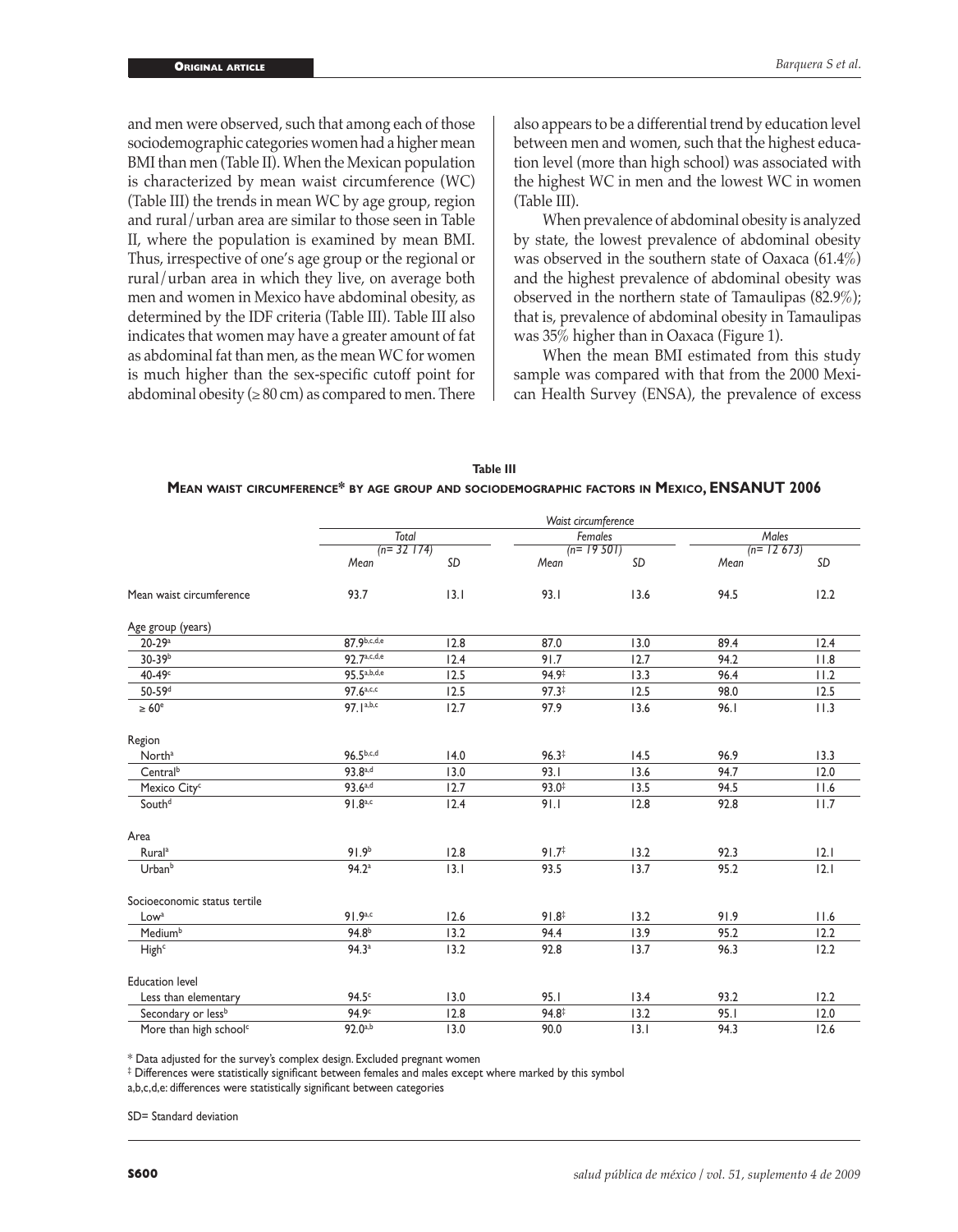

\* Data adjusted for the survey complex design. Excluded pregnant women



weight gain (BMI ≥ 25 kg/m<sup>2</sup>) among adults in Mexico increased by about 12 percent. The prevalence of Type III obesity, or morbid obesity, also increased in females by 48% (from 2.5% to 3.7%) over this same time period. In males, the prevalence of overweight was higher, but the prevalence of obesity was lower when compared to that of females in both 2000 and 2006. In 2000, the prevalence of excess weight gain (BMI  $\geq 25 \text{ kg/m}^2$ ) for Mexican-American females was similar to that

of Mexican women, however they had a 16% higher prevalence of morbid obesity (2.5 *vs* 2.9%, respectively), whereas in 2006, the prevalence of morbid obesity among Mexican-American women and those living in Mexico was similar. In 2000, Mexican-American males had a 2.7% higher prevalence of excess weight gain (BMI > 25 kg/m2 ) than those in Mexico (64.5% *vs* 62.8%, respectively); in 2006, this difference was to 1.5% (66.7 *vs* 68.2%, respectively) (Figure 2).

# **Discussion**

Based on the nationally representative ENSANUT 2006 survey, this study describes the prevalence of measures of excess weight gain, as classified by body mass index and waist circumference, among Mexican adults aged  $\geq$  20 years. This study also evaluates, for the first time, the trends over time between 2000 and 2006 among both Mexican and Mexican-American adults. Our results show that for Mexican adults the prevalence of overweight and obesity increased greatly between 2000 and 2006. Although substantial economic development has taken place in Mexico over this time period that is related to an emerging nutrition transition in Mexico (often associated with those with lower incomes able to increase their dietary intake of high-energy dense foods),



 $*$  BMI, kg/m<sup>2</sup>, range: overweight 25.0-29.9; obesity class 1 30.0-34.9; obesity class II 35.0-39.9; obesity class III ≥ 40.0

Source: ENSA 2000, ENSANUT 2006, NHANES (1999-2000 and 2005-06)

**Figure 2. Changes in the prevalence of overweight and obesity\* in Mexican adults (ENSA 2000 and ENSANUT 2006)**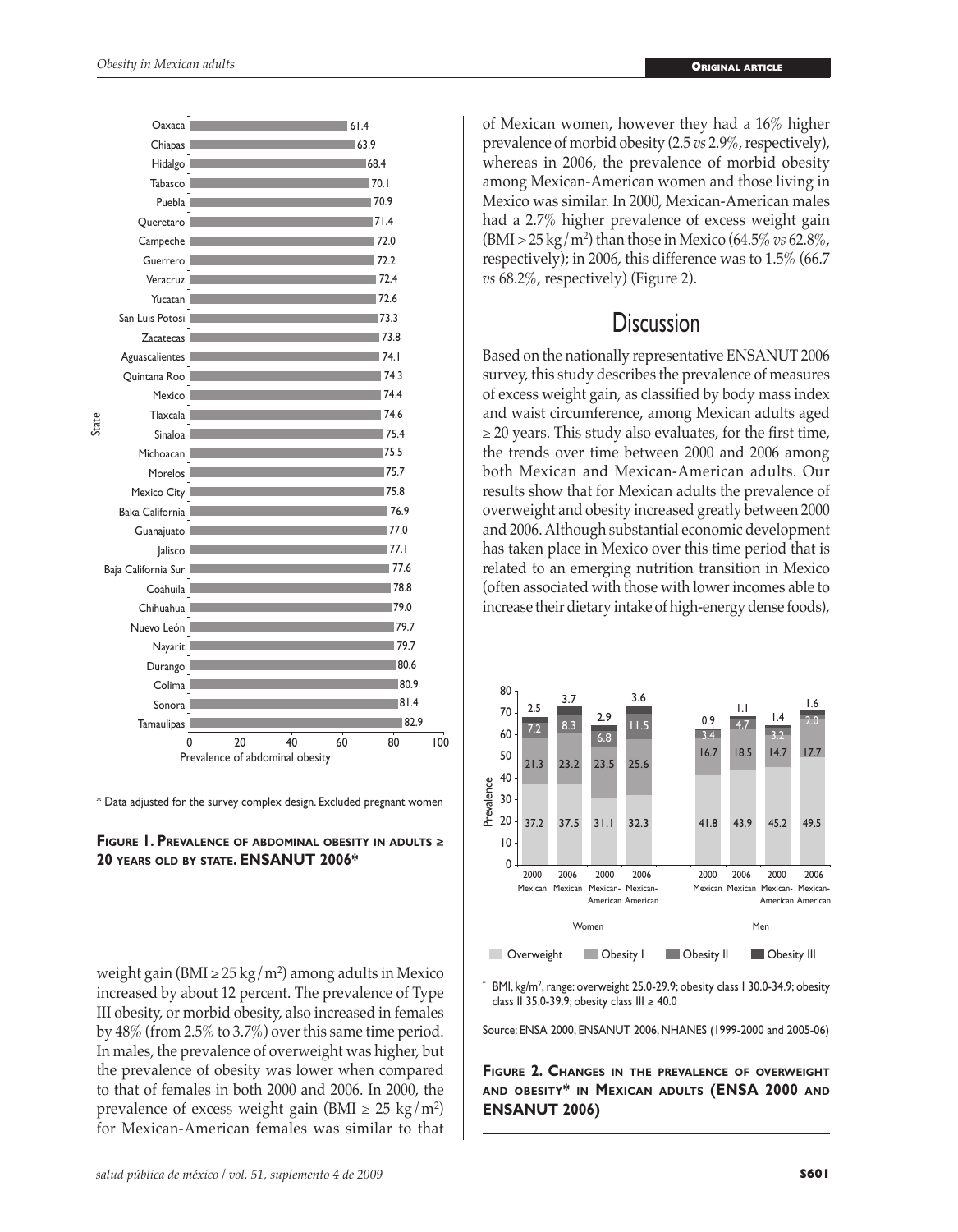a positive relationship between income and obesity is still observed in Mexico. However, this study indicates that differences in the prevalence of excess weight gain between the most developed region (north) and the least developed region (south) are currently small; on average, people in all regions appear to be overweight according to mean body mass index. Moreover, we found that among all age groups, regions, rural/urban areas, and SES tertiles women had a higher mean BMI that was statistically significantly different from that of men. Thus, it may be necessary to develop gender-specific programs aimed at excess weight gain prevention.

While it appears that income continues to be positively associated with obesity among adults of both sexes in Mexico, the relationship between education level and obesity appears to differ by sex. This study found that women with the highest education level (bachelors degree or more) had the lowest mean waist circumference and, therefore, the lowest prevalence of abdominal obesity, whereas men who had obtained the highest education level had the highest mean waist circumference and prevalence of abdominal obesity when compared to men with other education levels. This opposite relationship for men versus women between abdominal obesity and education level reflects an important sex-specific obesity risk pattern that must be carefully considered by preventive programs. Moreover, this finding could represent the beginning of a shift in which lower income also is positively associated with obesity, particularly among men, as is often observed in developed countries as well as other developing countries that are also undergoing a nutrition transition. When abdominal obesity was analyzed by state, all states had a prevalence of abdominal obesity over 50 percent. However, an important difference between states was evident. Tamaulipas in the northern region had the highest prevalence (82.9%), while Oaxaca, in the south and the least developed region, had the lowest prevalence (61.4%), reflecting a similar positive relationship between obesity prevalence and income, albeit in the form of economic and infrastructural development.

While the results from this study show that both overweight and abdominal obesity increased, it is well known that excess weight gain is the most important modifiable risk factor for nutrition-related chronic diseases.

The comparison of trends over time in the prevalence of overweight between Mexicans and Mexican-Americans is important for a number of reasons. First, while adults in Mexico and Mexican-Americans are relatively from the same ethnic group, they are exposed to different social and physical environments (e.g. access

to food, health services, health information, education, environment, and physical activity opportunities), and thus different risk factors for weight gain and NRCDs. Also, Mexico and the United States are at different stages in the epidemiologic transition; in the US, as in many other developed countries, those of the lowest socioeconomic strata have the highest prevalence of obesity, such that Mexican-Americans living in the US have the second highest prevalence of obesity among all ethnic groups in that country. For both Mexican-Americans and Mexicans there is currently a higher prevalence of overweight among men than women. However, a striking contrast between overweight and obesity prevalences for Mexican-Americans as compared to Mexicans is sex-specific prevalence differences within these two countries. We found that among Mexican-Americans, men have a higher combined prevalence of overweight and obesity compared to women, whereas in Mexico, women have a slightly higher combined prevalence of overweight and obesity compared to men. We also show that, in Mexico, those among the highest socioeconomic strata as well as those living in the most developed northern region have the highest prevalence of obesity in the country.

As characterized by our study, both the increased and high prevalence of excess weight gain (overweight, obesity, and abdominal obesity) that have occurred since 2000 and that currently exist among Mexican adults are substantial. A combination of factors have been identified as possible explanations for these changes, including urbanization, greater access to inexpensive kilocalories, decreased opportunities for physical activity, high-energy diets, increased consumption of caloric beverages, lack of adequate overweight and obesity prevention programs, and information regarding excess weight gain and its consequences.<sup>9,29,30</sup> We believe a comprehensive, organized social response is necessary to effectively address overweight and obesity, such as: a review of government food and nutrition programs that were originally designed to address undernutrition; improvement of the school environment to promote physical activity and regulation of children's consumption of high-energy foods and beverages and food marketing to children; prevention and screening for obesity and its associated NRCDs; and more adequate treatment, as well as access to treatment, to prevent chronic disease complications. It remains to be seen if the prevalence of excess weight gain will continue to increase in the least developed regions and if over future years, intensive prevention efforts, increased access to health services, and greater education and information about excess weight gain and its health consequences will contribute to a slow-down of the increasing prevalence of excess